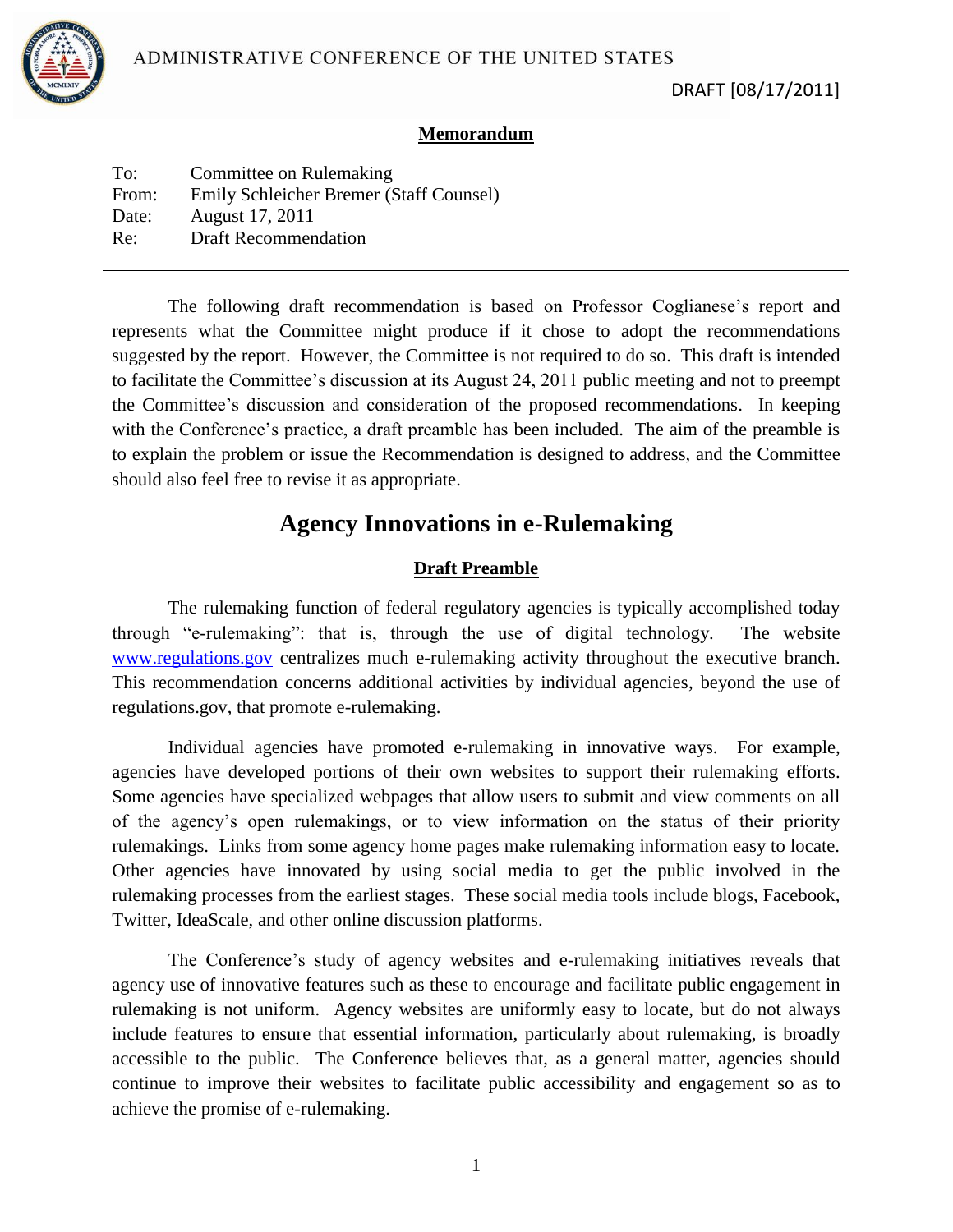

Based on its study of innovations at individual agencies, the Conference has identified ideas that can promote better public involvement in the rulemaking process. The recommendations below are intended to guide agencies as they move towards this goal.

# **Draft Recommendation**

## **Increasing the Visibility of Rulemakings**

1. Agencies should manage their use of the Internet with rulemaking participation by the general public in mind.

2. Agencies should provide a one-stop location on their home pages for all rulemakings currently open for comment.

3. Agencies should consider, in appropriate rulemakings, retaining facilitator services to manage discussion with respect to the rulemaking on social media sites.

### **Improving Access to Agency Websites**

4. Agencies should strive further to improve the accessibility of their websites to all members of the public.

5. Agencies should take steps to improve access for persons who do not speak English as a primary language.

- (a) While agencies need not translate their entire websites into other languages, they should provide translations of vital information. More agencies should provide a scaled-down version of their website in other languages.
- (b) Agencies should provide translations of materials into appropriate languages for specific rulemakings that can be anticipated to have disproportionate effects upon or elicit a substantial interest by individuals with limited English proficiency.

6. Agencies should take steps to improve access to their websites by members of the public using low-bandwidth Internet connections by providing a text-only option.

7. Agencies should ensure Section 508 compliance and make their websites accessible to those with disabilities.

## **Making Comment Policies Easy to Locate**

8. Agencies should display comment policies in accessible locations or provide links to the comment policy in multiple, accessible locations, especially on webpages that elicit comments from the public.